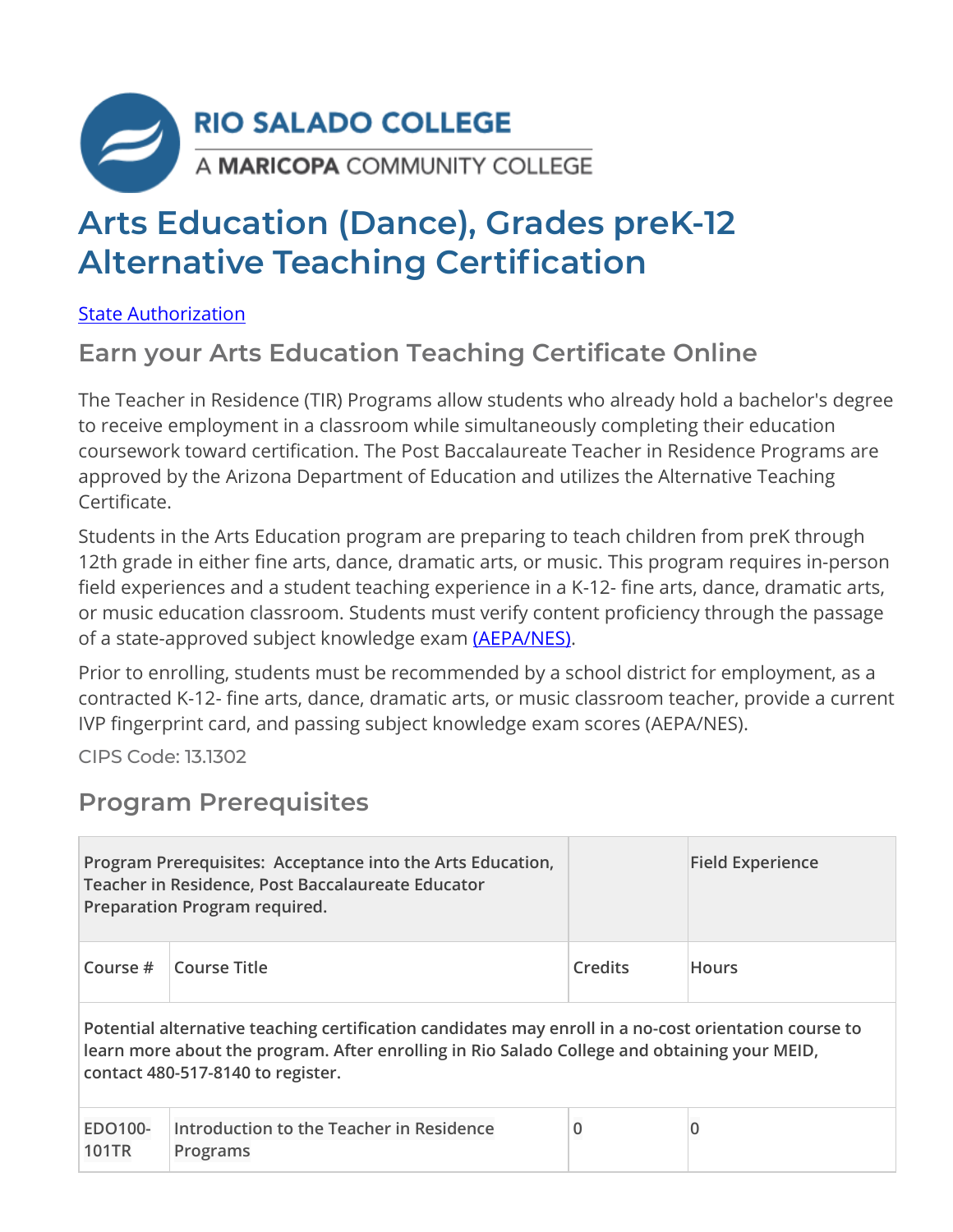| Program Prerequisites: Acceptance into the Arts Education,<br>Teacher in Residence, Post Baccalaureate Educator<br>Preparation Program required. |  | <b>Field Experience</b> |
|--------------------------------------------------------------------------------------------------------------------------------------------------|--|-------------------------|
|                                                                                                                                                  |  |                         |

## **Required Courses – Year 1**

| Required Courses: All classes must meet the 3.0 overall<br>GPA. Courses with a final grade of "D" or "F" must be retaken<br>regardless of GPA. |                                             |                                                                                                                                                                                                                             |                | <b>Field Experience</b>                  |
|------------------------------------------------------------------------------------------------------------------------------------------------|---------------------------------------------|-----------------------------------------------------------------------------------------------------------------------------------------------------------------------------------------------------------------------------|----------------|------------------------------------------|
| <b>Start</b><br><b>Date</b>                                                                                                                    | Course #                                    | Course Title                                                                                                                                                                                                                | <b>Credits</b> | <b>Hours</b>                             |
| Sem 1                                                                                                                                          | <b>EDU276</b>                               | <b>Classroom Management and Behavioral</b><br><b>Analysis</b>                                                                                                                                                               | 3              | 5 hours                                  |
| Sem 1                                                                                                                                          | <b>EDU239</b><br><b>OR</b><br><b>EDU240</b> | <b>Structured English Immersion Grades K-12</b><br><b>OR</b><br><b>Structured English Immersion Grades 6-12</b><br>45-clock hour workshop credit certificate<br>from an approved vendor (Transcript<br>evaluation required) | $0 - 3$        | $\overline{0}$                           |
| Sem <sub>1</sub>                                                                                                                               | EFE261AC                                    | Intern Certificate Student Teaching Lab K-<br>12 - Dance Education I                                                                                                                                                        | 3              | <b>Employment Teaching</b><br>K-12 Dance |
| Sem <sub>2</sub>                                                                                                                               | <b>OR</b><br><b>EDU261AB</b>                | <b>EDU261AA Dance Methods and Curriculum</b><br><b>Development for Elementary</b><br><b>OR</b><br><b>Dance Methods and Curriculum</b><br><b>Development for Secondary</b>                                                   | $\overline{4}$ | 4 hours                                  |
| Sem <sub>2</sub>                                                                                                                               |                                             | EDU287AA Master Teacher Seminar I: Standards-<br><b>Based Instruction</b>                                                                                                                                                   | 1              | 0                                        |
| Sem <sub>2</sub>                                                                                                                               |                                             | EDU261AD Intern Certificate Student Teaching Lab K-<br>12 - Dance Education II                                                                                                                                              | 3              | <b>Employment Teaching</b><br>K-12 Dance |